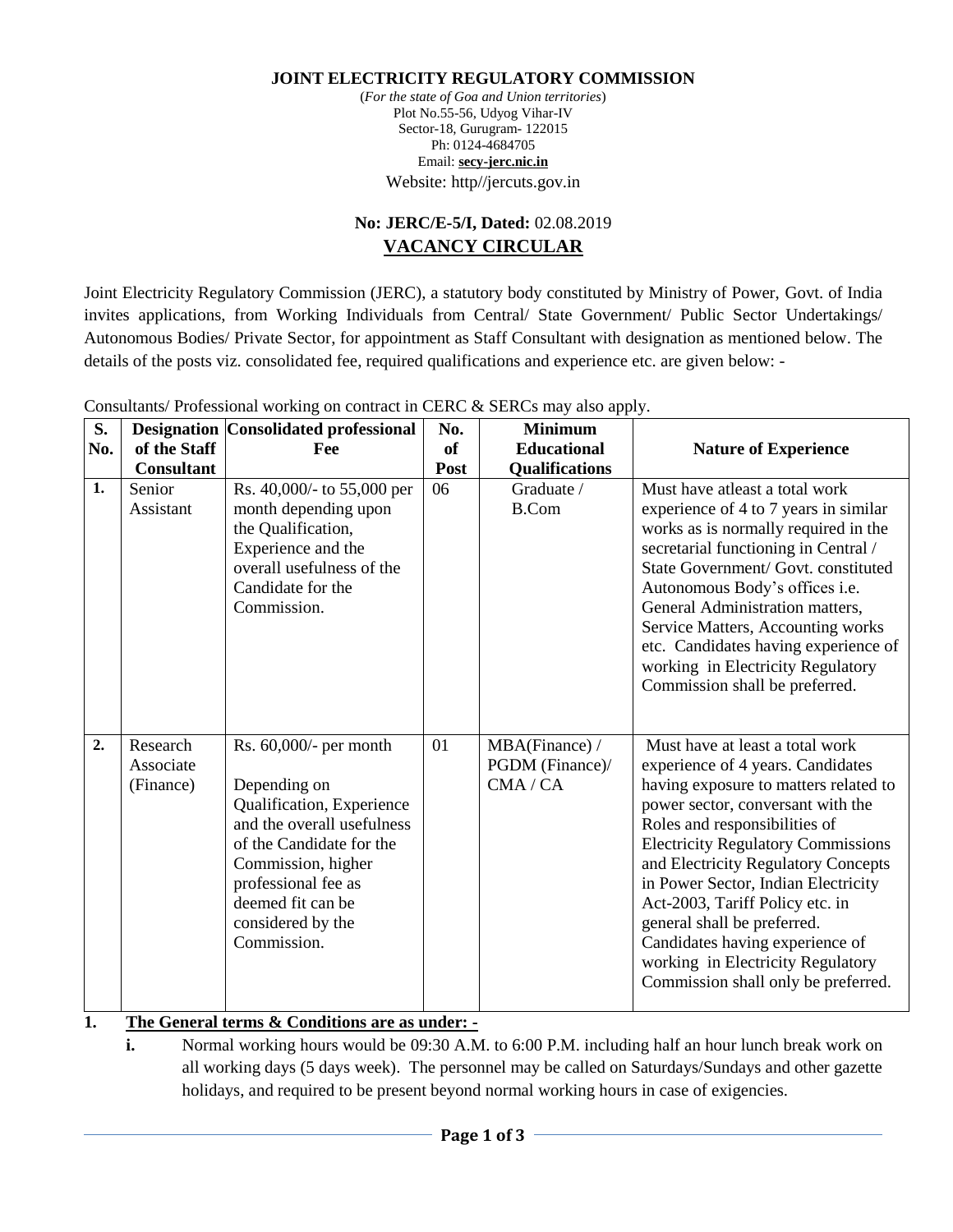- **ii.** In addition to holidays notified by Central Government, the Staff consultant shall be entitled for 12 days leave in a calendar year (January to December). The intervening Saturdays/Sundays/Holidays, if any, shall not be counted as leave. Un utilized leave shall not be carried forward to the next Calendar year and is not en-cashable. Leave of any other nature is not admissible.
- **iii.** Leave shall not be credited in advance. All leaves should be taken with prior sanction, except in emergency conditions, where approval of competent authority should be obtained immediately after joining.
- **iv.** No fee shall be paid to the consultant for the period of his/her absence on pro-rata basis beyond the period of 12 days.
- **v.** In case of tour within India, the Commission shall reimburse the expenses for journey undertaken for official work by the Staff Consultants, the entitlement of which shall be fixed separately.
- **vi. Duration of Contract:** The staff Consultants shall now be engaged for the period of one year. However, the period of engagement may be extended, based on the satisfactory performance of the candidate, for the period upto one year on each occasion or as per the Regulations in force at that point of time.
- **vii.** At the time of renewal of tenure in deserving cases, fee can be enhanced up to 15 % of the existing fee with the approval of the Commission based on the performance during the preceding year.
- **viii. Payment Terms:** The consultant shall be paid consolidated monthly professional fees as mentioned above on completion of the month**.** TDS shall be deducted as per relevant rules.
- **ix. Termination of Contract:** The assignment may be terminated earlier either by the employer or the employee by giving one month's notice or one month's salary in lieu thereof. Provided, in case of disciplinary action, the notice period shall not apply to JERC.
- **x.** Engagement shall be on purely contract basis for a limited period only. Such engagement shall not vest any right what so ever to claim for regular appointment or continued contractual engagement in JERC.
- **xi.** JERC reserves the right not to fill up all or any of the above positions, without assigning any reasons, what so ever.
- **xii.** JERC reserves the right either to increase or decrease the number of posts in any of the categories, at any given time, without assigning any reasons, what so ever.
- **xiii.** Consolidated fee and other conditions of service shall be governed by the JERC for the State of Goa & UTs (Appointment of Consultants) Regulations 2009 and as amended from time to time. Copy of the regulations is available on the JERC website viz. **[www.jercuts.gov.in.](http://www.jercuts.gov.in/)**
- **2.** The application in prescribed format as given in the **Annexure-I** duly completed and signed and addressed to **"The Secretary, Joint Electricity Regulatory Commission, 3rd & 4th Floor, Plot No.55-56, Udyog Vihar, Phase-IV, Gurgugram-122015"** should reach latest by 26**.08.2019** by **4 P.M**.Applications should only be sent by post or submitted personally at the Commission's Office under proper receipt to the PA to the Secretary, JERC. Applications sent by E-mail shall not be entertained. The application submitted in the prescribed format in physical form shall only be accepted. Applications received in the office of this Commission in the above mentioned form after due date i.e. after 26.08.2019, and without the requisite documents or incomplete in nature shall be summarily rejected.

 **(Rakesh Kumar) Secretary, JERC**

**Encl:** Annexure-I